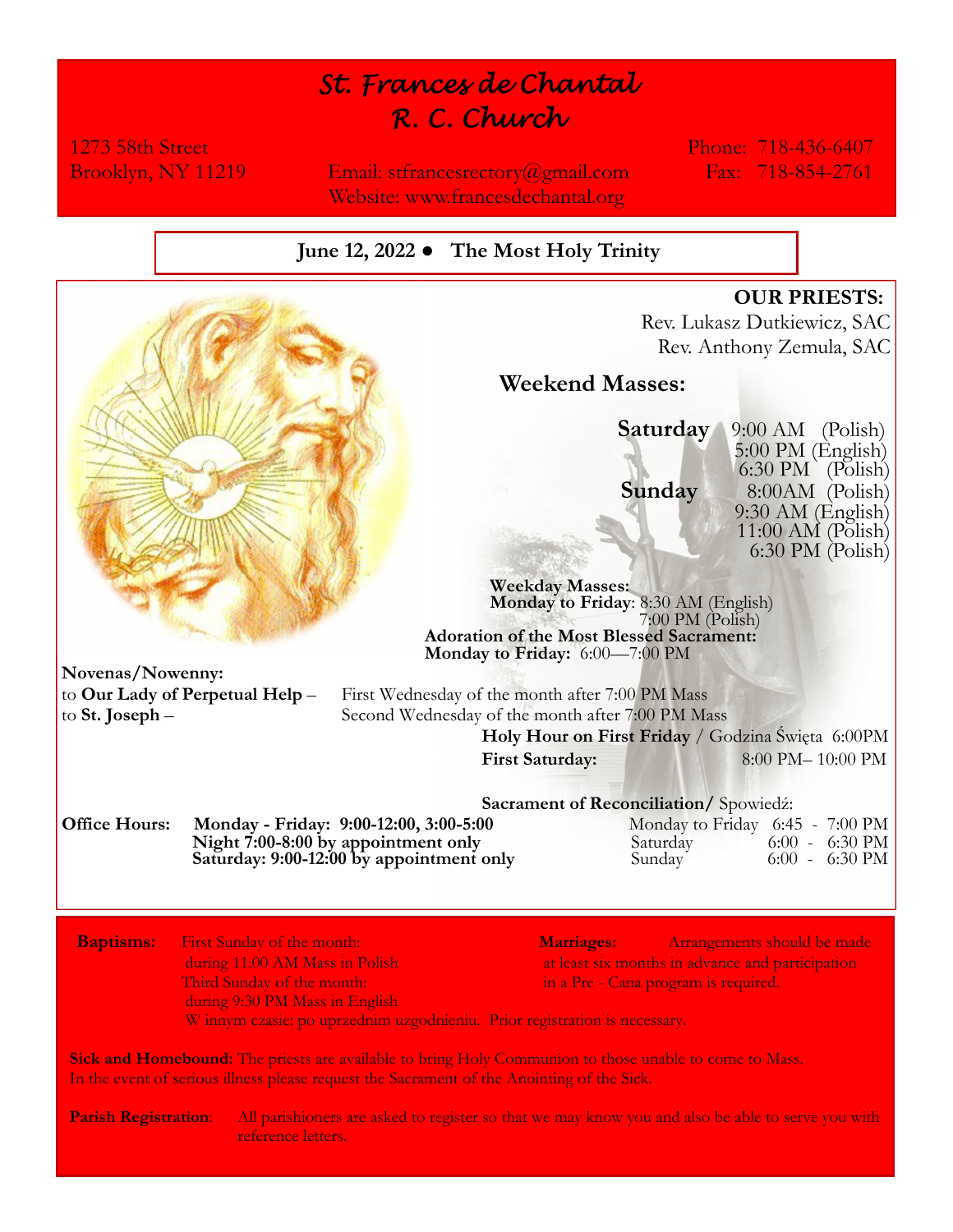#### **MASS INTENTIONS**

#### **Saturday / Sobota – June 11**

9:00 ++ z rodziny Sudol i Baj

5:00 +Emilia Scopas by Anita & Family

- 6:30 1.O Boże błogosławieństwo dla Grup Różańcowych modlących się w intencji dzieci
	- 2.O Boże błogosławieństwo dla Hanny, Kasi i Pameli

#### **Sunday / Niedziela – June 12**

- 8:00 ++Karolina, Mieczysław, Wiesława, za całą rodzinę Deryłów i Tomasza i Katarzynę
- 9:30 +Carmela +Salvatore Serravillo-Graci by children & family
- 11:00 O Boże błogosławieństwo, dary Ducha św., opiekę Maryi, przymnożenie wiary i potrzebne łaski dla Haliny Lechowicz z ok. urodzin i dla całej rodziny
- 6:30 O Boże blogosławieństwo, zdrowie i wszelkie potrzebne łaski dla Kacpra z okazji 18. urodzin

## **Monday / Poniedziałek – June 13**

8:30 Za Parafian / Parishioners

- 7:00 1.+Władysław Dyjach
	- 2.+Marian +Genowefa Kościak
	- 3.+Wojciech +Marian Chlipała, i +Stanisława Molisak
	- 4.+Antoni Szyłkowski (zmarł przed tygodniem w PL)

#### **Tuesday / Wtorek – June 14**

8:30 In honor of St. Anthony

7:00 Za dusze w czyśćcu cierpiące

## **Wednesday / Środa – June 15**

- 8:30 For God's blessing for Joan Matadelli
- 7:00 Zmarli rodzice: +Walenty +Albina, oraz dusze w czyśćcu cierpiące

## **Thursday / Czwartek – June 16**

8:30 +Frank Del Negro

 7:00 Zmarli rodzice: +Jan +Janina, oraz dusze w czyśćcu cierpiące

## **Friday / Piątek – June 17**

- 8:30 For God's blessing and good health for Susanne
- 7:00 Dziękczynna z prośbą o dalsze błogoslawieństwo Boże dla rodziny

#### **Saturday / Sobota – June 18**

- 9:00 O Boże blogosławieństwo, opiekę Matki Bożej, przymnożenie wiary, darów Ducha świętego dla Anny Kamińskiej i jej rodziny za okazaną pomoc - intencja od Zofii Widelskiej
- 5:00 +Jacek (w rocznicę śmierci)

6:30 +Bolesława Złotorzyńska (1 rocznica śmierci)

#### **Sunday / Niedziela – June 19**

8:00 +Walenty Domagała

- 9:30 Novena
- 11:00 O zdrowie i Boże błogosławieństwo dla Czesława i Elżbiety
- 6:30 +Stanisław Grudnik (7 rocznica śmierci)

# **THE MOST HOLY TRINITY**



# **BIBLICAL ROOTS OF THE TRINITY**

Today's readings show some biblical roots of what Christians would later call the Trinity. Proverbs showcases the role of Wisdom in the work of creation, portrayed as a reality outside of God but integrated into God's work of forming the heavens and the earth. We join the psalmist in sharing Wisdom's delight in God's handiwork: "O Lord, our God, how wonderful your name in all the earth" (Psalm 8:2). In his letter to the Romans, Paul writes of peace with God through Jesus, and the love of God received through the Holy Spirit, distinguishing God, Jesus, and the Holy Spirit while also displaying their abiding unity. Finally, in the farewell discourse from John's Gospel, Jesus—who had earlier spoken of himself as Son of the Father—promises his friends that they will receive the Spirit of truth that will teach and guide them after his departure.

#### **TREASURES FROM OUR TRADITION**

Today's feast, extending a dimension of Easter joy into Ordinary Time, reminds us that every aspect of worship centers on the mystery of God in three persons. At baptism, we are initiated into Christ *and* the Spirit. The Creed we recite at Mass every Sunday has its roots in the ancient celebration of baptism, when a new believer was questioned at the edge of the waters of the font with three questions: Do you believe in God, the Father, the Son, the Holy Spirit? Three questions, three affirmations, three immersions into the saving waters. Because every liturgy abounds with references to the Trinity, not only in words but in blessings by the sign of the cross, this feast was not easily accepted into the calendar. Pope Alexander in the eleventh century remarked that the liturgy is so laden with praise of the Trinity that there was no need for a special feast. Two hundred years later, while in exile in France, Pope John XXII proclaimed the feast, but it was not until 1911 that Pope St. Pius X gave it status as a solemnity.

A favorite image in art for today is the Icon of the Trinity, showing three glorious winged men seated at a table laden with bread and a cup of wine. It recalls Abraham's hospitality to angels and gives expression to the inner life of God, a life lived in relationship, a life poured out in abundance whenever Christians gather at the table of the Eucharist to give praise to the Father, in Christ, in the embrace of the Spirit.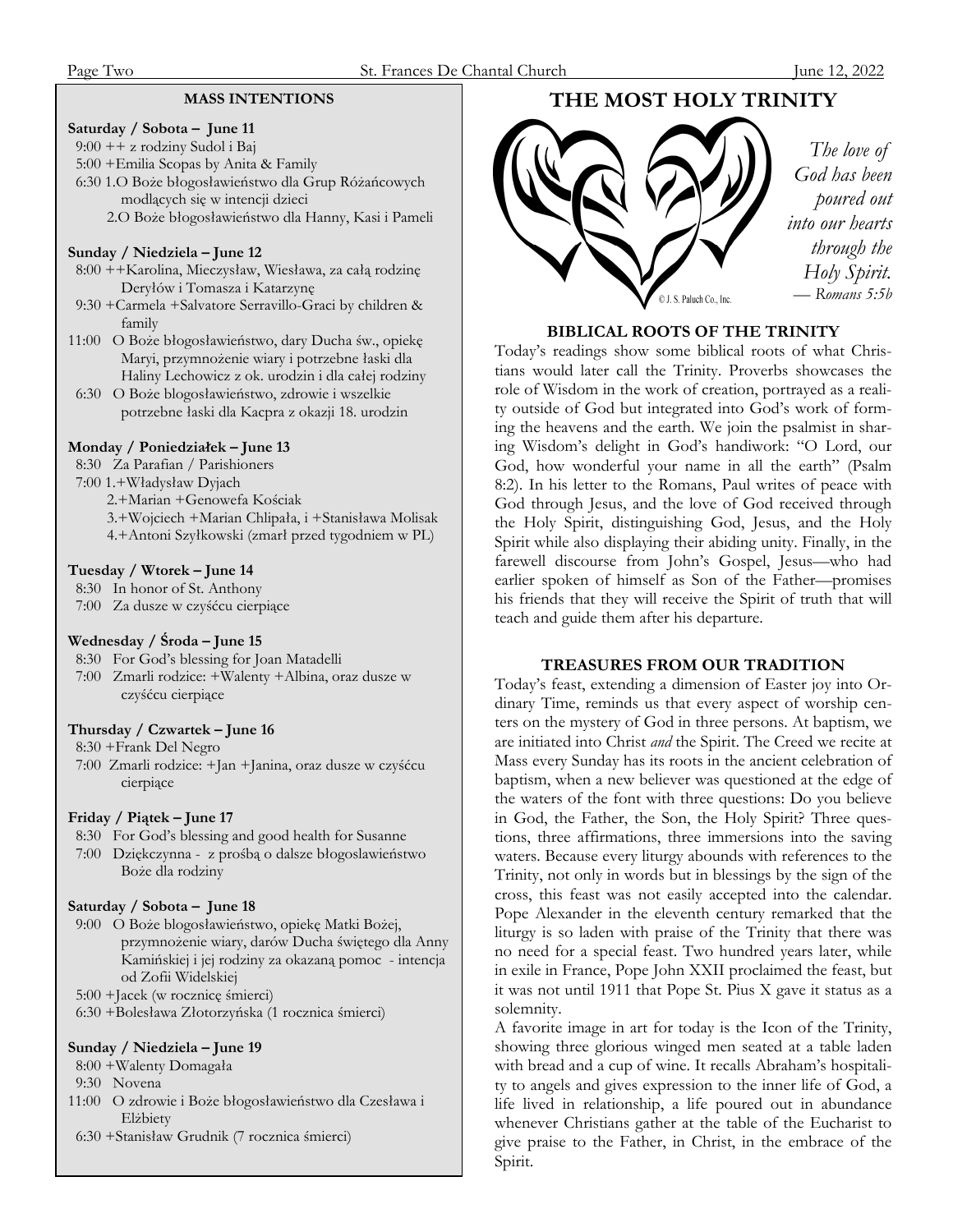

We invite new parishioners and all those who are not yet registered with the parish to fulfill this requirement.

We encourage parishioners, who have changed their place of residence and have not informed us about it yet, to update their addresses.

On May 19, we will begin the Novena for the Fathers - the living and those who have already passed away. Envelopes on the back of the church.

# **UROCZYSTOŚĆ TRÓJCY ŚWIĘTEJ**



*"A nadzieja zawieść nie może, ponieważ miłość Boża rozlana jest w sercach naszych przez Ducha Świętego, który został nam dany" (Rz 5,5)* 

1. W poniedziałek, 13 czerwca, zapraszamy na kolejne nabożeństwo fatimskie. Mszę św., której przewodniczył będzie zaproszony kaznodzieja, rozpoczniemy tuż po nabożeństwie czerwcowym o 7 pm. Serdecznie dziękujemy za ofiary na kwiaty w ramach dekoracji fatimskich.

2. Serdecznie zapraszamy do udziału w nabożeństwach czerwcowych - od poniedziałku do piątku, o godz. 7 pm.

3. Dziękujemy za dzisiejsze ofiary na remont zakrystii i kaplicy bocznej, składane do koszyków pod chórem i indywidualnie do kopert.

Serdecznie dziękujemy za troskę o nasz kościół i całą diecezję poprzez włączenie się w tegoroczny Apel Katolicki. Nasza parafia zobowiązana jest do zebrania w tym roku kwoty \$32,433. Specjalny koszyk na nasze deklaracje (dot. tych, co jeszcze nie odpowiedzieli na powyższą prośbę) znajduje się przy ołtarzu. Do chwili obecnej udało się osiągnąć wyznaczony nam cel w **30**% .

4. W następną niedzielę przypada Dzień Ojca przypominamy o możliwości dołączenia swojej intencji do Nowenny Mszy św. Procesja Bożego Ciała do czterech ołtarzy usytuowanych wokół kościoła wyruszy bezpośrednio po Mszy św. o 11 am. Serdecznie dziękujemy Polskiej Szkole, Grupie Modlitewnej, Radzie Parafialnej oraz Drużynie Ochotniczej Straży Pożarnej za troskę o ołtarze. Dziękujemy również dzieciom i młodzieży za włączenie się w sypanie kwiatów, jak i służbę ministrancką. Dorosłym, z kolei, za niesienie baldachimu, nagłośnienia, sztandarów i feretronów (prosimy o wcześniejszy kontakt z księdzem).

5. Spotkanie dla wszystkich udających się pod koniec czerwca na pielgrzymko-wycieczkę do Waszyngtonu odbedzie się w piątek, 17 czerwca, po Mszy św. wieczornej, ok. 7:45 pm.

6. 19 czerwca rozpoczniemy Nowennę mszy w intencji Ojców - żyjących, jak i tych którzy już od nas odeszli. Koperty z tyłu kościoła.